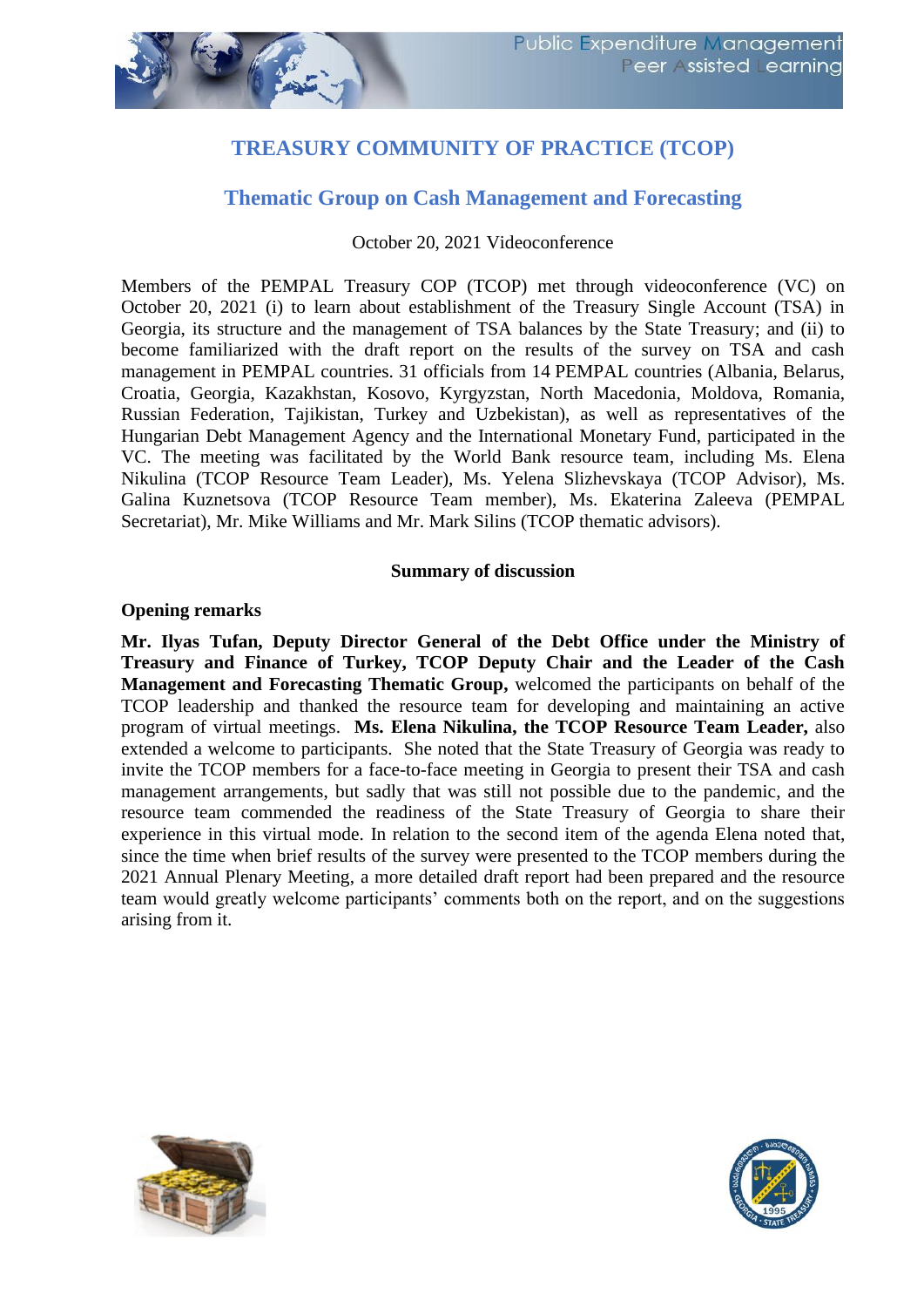### **Presentation by the State Treasury of Georgia**

**The presentation from the Georgia State Treasury was introduced by Mr. Levan Todua, Head of State Loans and Deposit Operations Department**. He explained that the State Treasury had been established in 1995, the TSA was launched in 2006. The State Treasury has

no regional offices, and 80 staff of the treasury serves all the levels of the budget and some 1500 budget units (BUs). The revenues and expenditures of the State Budget, two autonomous republic budgets and 69 local budgets all pass through the TSA. The BUs are not allowed to have other revenue/expenditure accounts in commercial banks. The TSA represents a single bank account; revenues and expenditures are recorded using respective sub-accounts (see the slide) of the e-Treasury system, this allows to control the funds and eliminates the need for separate bank accounts.



The TSA is opened in the National Bank of Georgia (NBG); the NBG does not charge fees for this service. Payments are managed directly by the State Treasury which is a participant in the Real Time Gross Settlements (RTGS) system with its own BIC/SWIFT codes and following IBAN standards.

Mr. Todua explained that some 1200 of the 1500 BUs were entitled to earn additional revenues<sup>1</sup> which were also part of the TSA having dedicated sub-accounts in the e-Treasury system. Before the TSA was consolidated such BUs had been able to earn interest from holding their cash balances in the commercial banks. The loss of interest as a result of having to move their balances to the TSA raised a lot of discussion with these BUs, as well as subnational government and autonomous republics. The Treasury offered a compromise that allowed the reform to make progress - these entities were allowed to open ordinary current accounts in commercial banks to which they could transfer temporarily free funds without auction or competition. However, they can not make payments from these commercial bank accounts; any deposits first have to be returned to the TSA, from which all payments are made. Such deposits are placed through a dedicated module of e-Treasury system. As a result, although only the State Treasury could manage the balance in the TSA as a whole, some entities could themselves manage their subaccount balances.<sup>2</sup>

**Mr. Davit Gamkrelidze, Head of Cash Management and Forecasting Department, continued the presentation.** He noted that cash management was a key component of public financial management. In particular, by identifying excess resources and efficiently investing

<sup>2</sup> The outstanding deposit portfolio was now some GEL 1 billion.





<sup>&</sup>lt;sup>1</sup> These are Legal Entities under the Public Law and Non-Commercial Organizations, they have their own revenues (e.g. proceeds from issuing driver licenses, paid services by public museums, etc.) in addition to budget financing they may receive.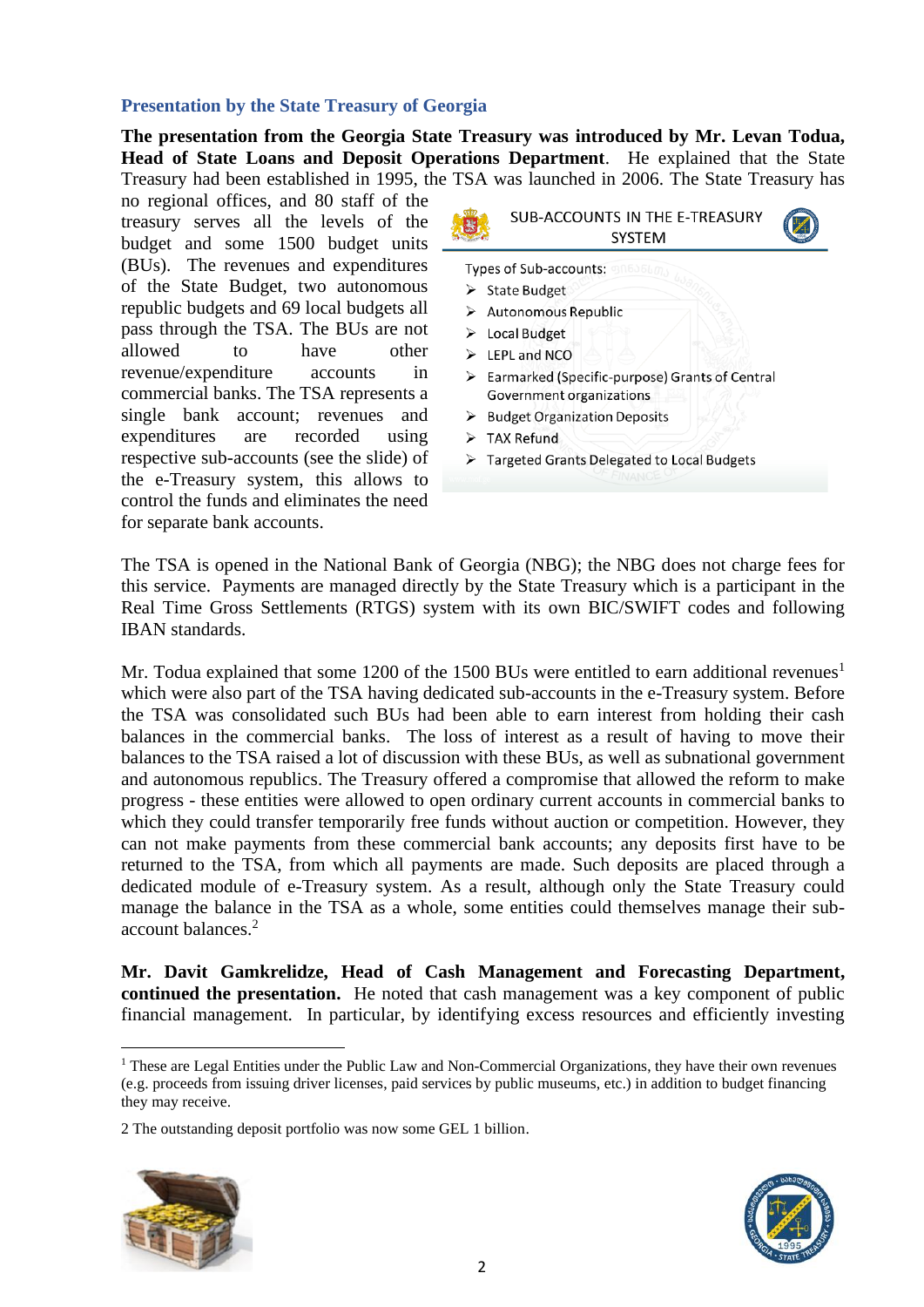them, the Treasury was able to support both smooth execution of the budget and the costeffective management of cash. He identified four major objectives for cash management in Georgia: ensuring cash adequacy; borrowing only when needed; maximizing returns on idle cash; and managing risks. Cash management had evolved over time in Georgia; related reforms were important contributors, including the introduction of the TSA and the greater use of electronic systems, not least in bringing more payments under control of the State Treasury and greatly increasing its access to data.

The Cash Forecasting and Management Department had been established in 2015 and was followed by a new government decree regulating deposit auctions. Forecasting had developed in two stages: to identify data sources and analyze patterns (see slide). Technical tools included the

use of the Bloomberg to conduct auctions, the Central Securities Depository (CSD) to manage collateral, and a cash transfer module built into the e-Treasury system. In July 2017, the Treasury successfully launched its first deposit auction. In relation to the deposit auctions, Mr. Gamkrelidze explained that almost all were collateralized. Announcements were usually on a Monday, with the auction on Tuesday and settlement on Wednesday after the pledged collateral had been identified.



Concluding, Mr. Gamkrelidze stressed that the cash management reform had been a "monumental undertaking" and one of its outcomes was significant institutional and staff development. He suggested that one of the lessons from the pandemic was the importance of modern treasury and cash management systems, and the resilience they offered. The opportunity should be taken to build support for further reform.

**The presentation was followed by a rich question and answer session. Ms. Ludmila Guryanova (Belarus)** asked about acceptable collateral and how local governments and BUs choose where to deposit funds. Mr. Gamkrelidze explained that currently some 95-97 percent of deposits were backed by collateral. All government securities, NBG certificates of deposit, and Georgian Lari denominated securities issued by the international financial institutions are accepted as collateral. The pledges are all dematerialized and handled through the CSD in a paper-less way. All banks (some 15) are able to bid. The Treasury is also able to break deposits before the maturity date at times of liquidity pressure, although tries to avoid doing so. Contrary to the auctions conducted by the State Treasury, the local governments and BUs are free to choose their own bank for making deposits and do not use auctions. Responding to a follow-up question, Mr. Todua noted that auctions were managed in full cooperation with the NBG. The Treasury informs the NBG of the amounts to be auctioned, which the NBG could then take into account in its own monetary policy operations. There is a Memorandum of Understanding between the Treasury and the NBG.



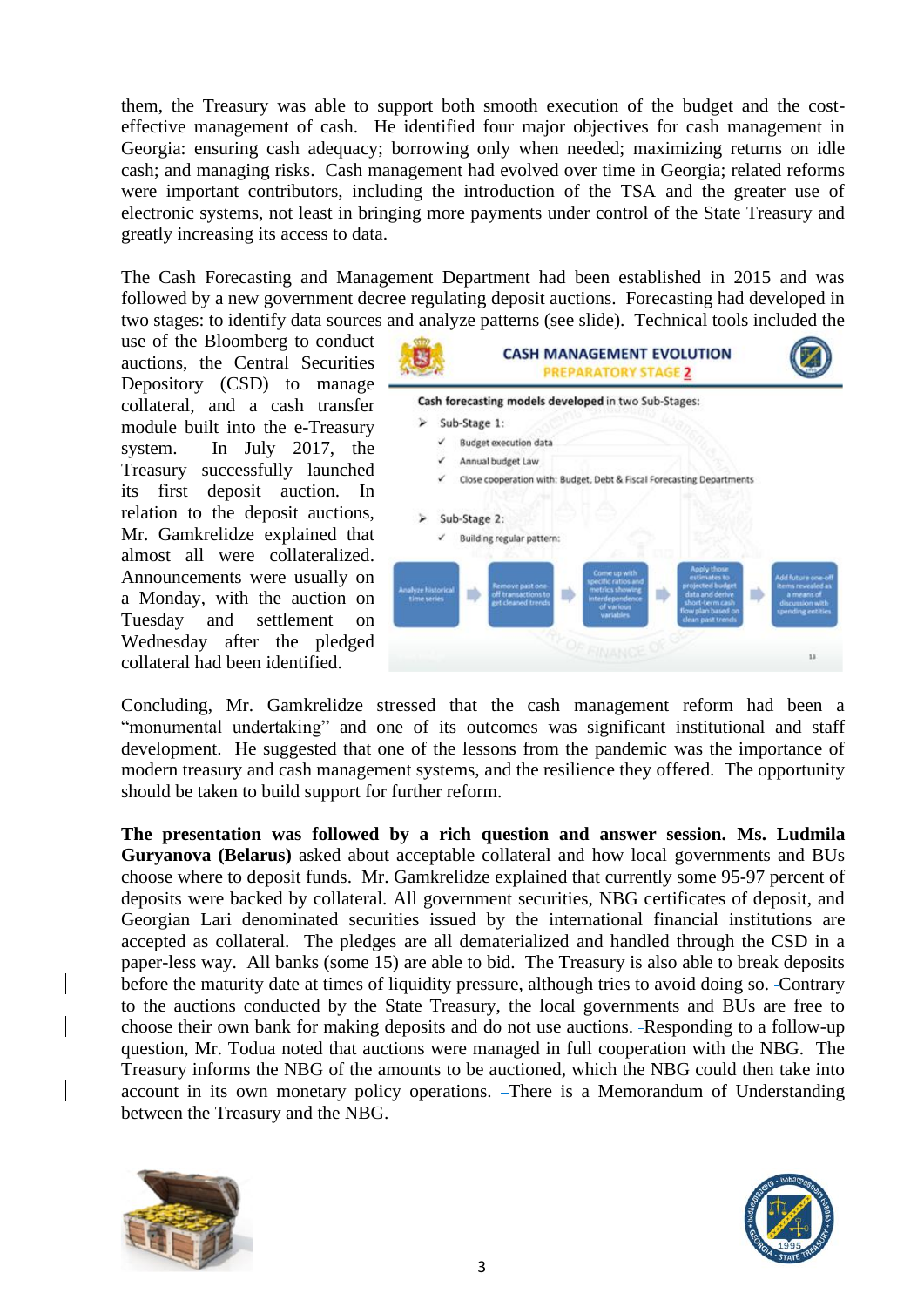**Ms. Mimoza Pilkati (Albania)** asked about coordination with debt management activities. Mr. Gamkrelidze explained that the debt management and cash management departments were separate units, but they actively coordinated their activities.

Responding to a question from **Ms. Nikulina**, Mr Gamkrelidze said that there was no formal target cash buffer, although in practice the State Treasury tried to maintain an adequate buffer. The team is working further on identifying a target buffer. This is one of a number of future reforms under consideration, the introduction of repo being another.

**Mr. Bari Iseni (North Macedonia)** asked about the revenue forecasting models in use. Mr. Gamkrelidze explained that there was no single model. The department did do some work to identify correlation between variables, explored the use that could be made of the available data, as well as established coordination arrangements with e.g. the revenue service and budget department to receive the latest intelligence. It was noted that some series could be forecasted precisely from past patterns, although others were more variable.

Following a question from **Ms. Oksana Kirillovskaya (Russian Federation)**, Mr. Gamkrelidze elaborated on the importance of collaboration with entities outside the Ministry of Finance. Information is exchanged daily, although once there is a good understanding of patterns this does not have to cover all entities. However, the larger units are requested to keep in touch with the State Treasury, particularly in respect of lumpy transactions and any deviations from plans. Mr. Todua noted that, in the past, the State Treasury had not always been able to rely on realtime reporting from the BUs and this is no longer an issue now – when all of them are within the TSA; the State Treasury is able to access data from all BUs in real time and has full visibility of their cash balances.

Wrapping up the first part of the VC **Mr. Mike Williams (Resource Team)** added his thanks to the colleagues from Georgia for the interesting presentation and his congratulations for the significant reforms made. Although there had been some setbacks, and no doubt some further reforms were still needed, the process had benefited from clear objectives which were always kept in sight.





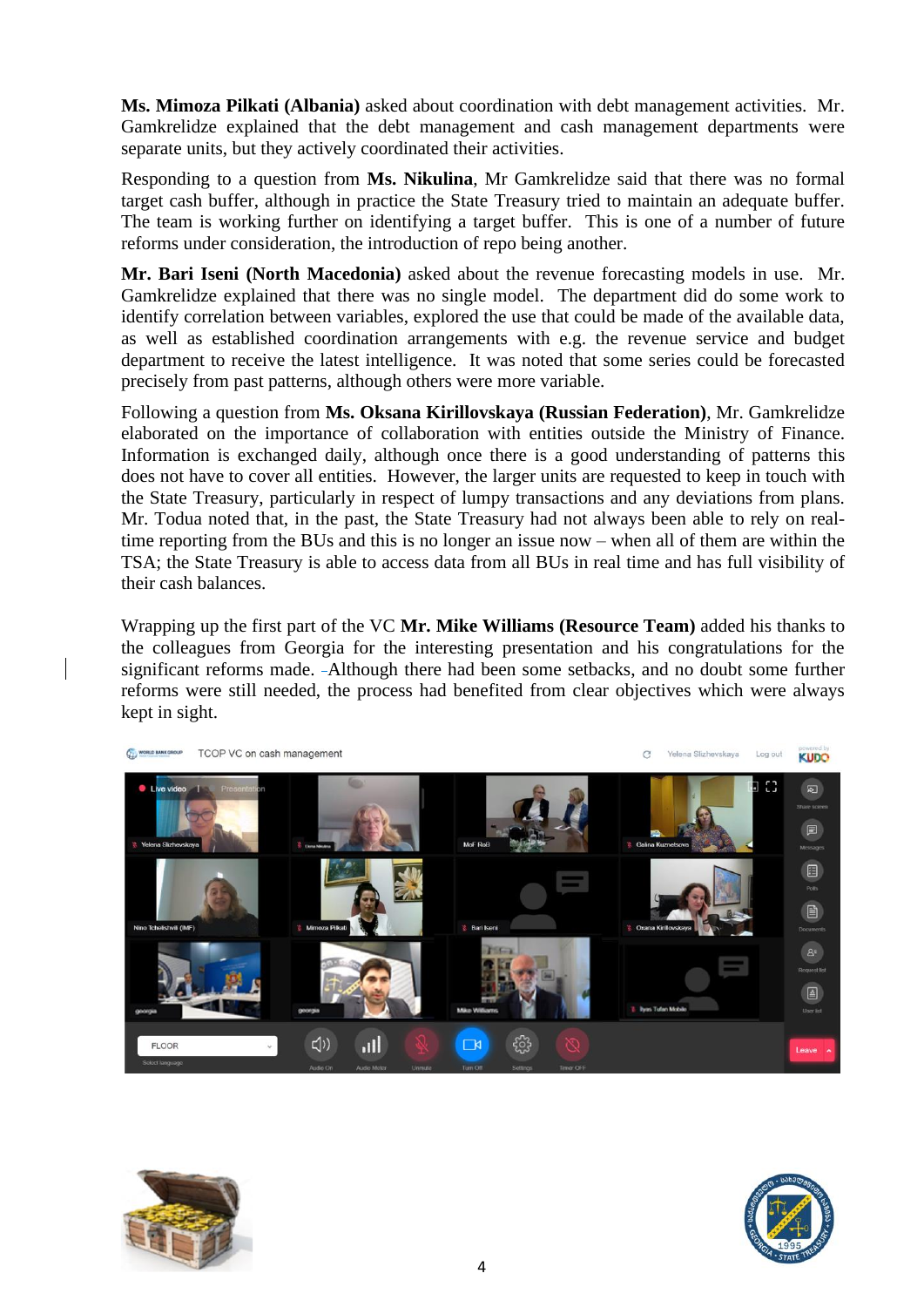#### **The 2021 Survey on the TSA and Cash Management**

Mr. Williams reminded the participants of the VC that the summary of the main results of the survey had already been presented at the 2021 TCOP Annual Plenary Meeting in June. It was noted that in relation to the TSA there was a solid core of sound practice: all countries had a TSA in the central bank; subsidiary bank or ledger accounts separate the cash from the claim on resources; receipts flow directly and quickly to the TSA; and payments were mostly made directly from the TSA. There is, however, still some room for improvement, in particular in relation to coverage of extrabudgetary funds' (EBFs') balances and trust deposit monies, and very few cases where countries received interest on their balances at the central bank. He also noted different approaches to sub-national government balances.

In relation to cash management, the survey suggested that cash management was underpinned in all countries by a strong treasury function; and all countries also had some forecasting capability in place. There is widespread use of short-term borrowing instruments, although safety nets could be further developed. At the same time some weaknesses are apparent: cash management objectives are often ill-defined; there is a lack of formal cash buffer targets; and the capability to manage cash actively is still underdeveloped.

Mr. Williams identified five possible areas for further work by the TCOP and the cash management thematic group:

• TSA structures: the pros and cons of different TSA and payment models, and mechanisms to improve accounting and control.

Extending the TSA: which categories of balances to include and their phasing, protecting the claim on resources where that was legally required, and managing the process. A related issue is inclusion or exclusion of the balances of sub-national governments and what inclusion might mean in practice.

• Cash management objectives: further discussion of what "should" the cash management objective be; the implications for Treasuries; and how interaction with debt management is best structured.

• Cash buffer targets: taking account of more recent international work, and in particular the importance of scenarios as a technique.

• Investing surplus cash: its importance as part of cash management; risks and instruments; processes and practice.

In a discussion, Ms. Pavlyukova shared her appreciation for the interesting analysis prepared based on results of the survey. She also noted the differences in terminology used by the countries which could potentially cause some confusion. Ms. Nikulina agreed on the need to carefully review the draft to ensure common understanding of the results and asked the participants to review the circulated report and share with the TCOP resource team any possible comments, amendments or requests for clarification by November 5, 2021.

#### **Conclusions and wrap up**

In his summing up of the VC **Mr. Mark Silins** (Resource Team) emphasized the comparison between the results of the recent survey and the previous one conducted in 2016 - there were clear improvements in most areas. As Georgia had demonstrated, information technology is an important enabler in modernizing processes and practices. The Georgian experience also drew attention to how sub-accounts and individual BUs' claims on resources might best be structured, and whether they should be controlled through the ledger or banking sub-accounts. In Georgia's case the controls and separation of funds occurs entirely in the general ledger, eliminating the